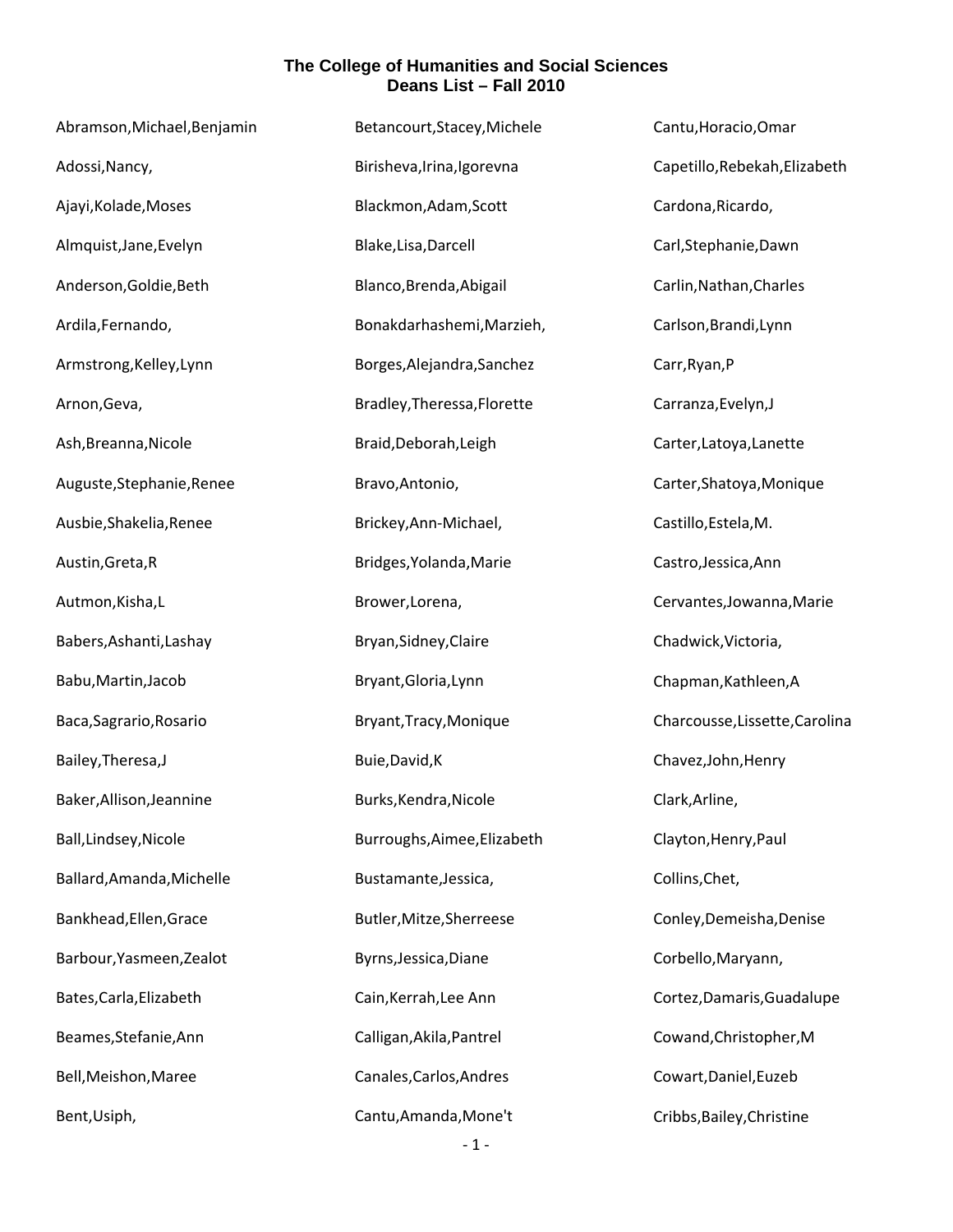| Cruz, Elizabeth,              | El-Akkad, Shelley, Bryant          | Grainge, Susan, L            |
|-------------------------------|------------------------------------|------------------------------|
| Cruz, Luz, Maria              | Ellsworth, Matthew, Dylan          | Grant, Duncan, Sutherland    |
| Cruz, Patricia,               | Eubank, Alycia, Nichole            | Greer-Curry, Coela, Tanille  |
| Cuevas, Ana, Rosa             | Evans, Pamela, Celeste             | Gregory, Shelbi, Nicole      |
| Daniels, Mandy, Kristin       | Faiello, Rebecca, Jean             | Gross, Zina, M.              |
| Davidson, Gerrelyn, Rayshell  | Farren, Kevin, Robert              | Guajardo, Christina, Elise   |
| Davila, Angela,               | Finnegan, Katelyln, Renee          | Guevara, Silvia, Yomaira     |
| Davila, Victoria, Grace       | Fluitt, Curtis, Daniel             | Hagan, Ahamaree, Bernadette  |
| De Leon, Melissa,             | Fobbs, Rafael, Katrice             | Hajdik, Lynn, Ann            |
| Dean, Angela, Yvette          | Forbes, David, Alexander           | Hamilton, Ashley, Nicole     |
| Debow, Connie, Lynn           | Forero, Jorge, Humberto            | Hamilton, Etisha, Shaunta    |
| Devereux, Tiffany, Rae        | Foster, Tasha, Eleanor             | Hampton, Shenika, Mechelle   |
| Diaz, Alyna, Amber            | Franco, Sylvia, A                  | Hanson, Jennifer, Marie      |
| Diaz, Maria, Cristina         | Galvan, Juana, Ivette              | Hardge, Falen, De' Jael      |
| Dicken, Taylor, Mae           | Ganaway, Gwendolyn, Michelle       | Harr, Sara, Elizabeth        |
| Dickinson-Smith, Robin, M     | Garcia, Claudia, P.                | Hatman, Lisa, D              |
| Dixon, David, Russell         | Garcia, Megan, Elizabeth           | Heeth, David, Wayne          |
| Dobbins, Cameron, R           | Garrett, Myrian, Barron            | Henry, Chi'Nese, Lashay      |
| Dominguez, Francisco,         | Garza, Brian,                      | Hernandez, Carmen, Refugio   |
| Doughman, Diana, Lynn         | Garza, Julio,                      | Hernandez, Elizabeth, Monica |
| Downs, Jeffery, T             | Garza, Sandra, Lizeth              | Hernandez, Evelyn, Lissett   |
| Dozier, Centava, Leanna Leigh | Gillis, Tiffany, E                 | Hernandez, James, L          |
| Dryden, Benita, Longoria      | Giraldo, Diana, Carolina           | Hernandez, Suli,             |
| Duplechaine, Princess, L      | Gomez, Jenifer, M                  | Hill, Lisa, Stratton         |
| Eagleburger, Stephen, Wayne   | Gonzalez, Yessenia, De Los Angeles | Hiller, Stephanie,           |
| Early, Jonathan,              | Graham, Cassandra, Faye            | Hines, Leewanda, Sherrome    |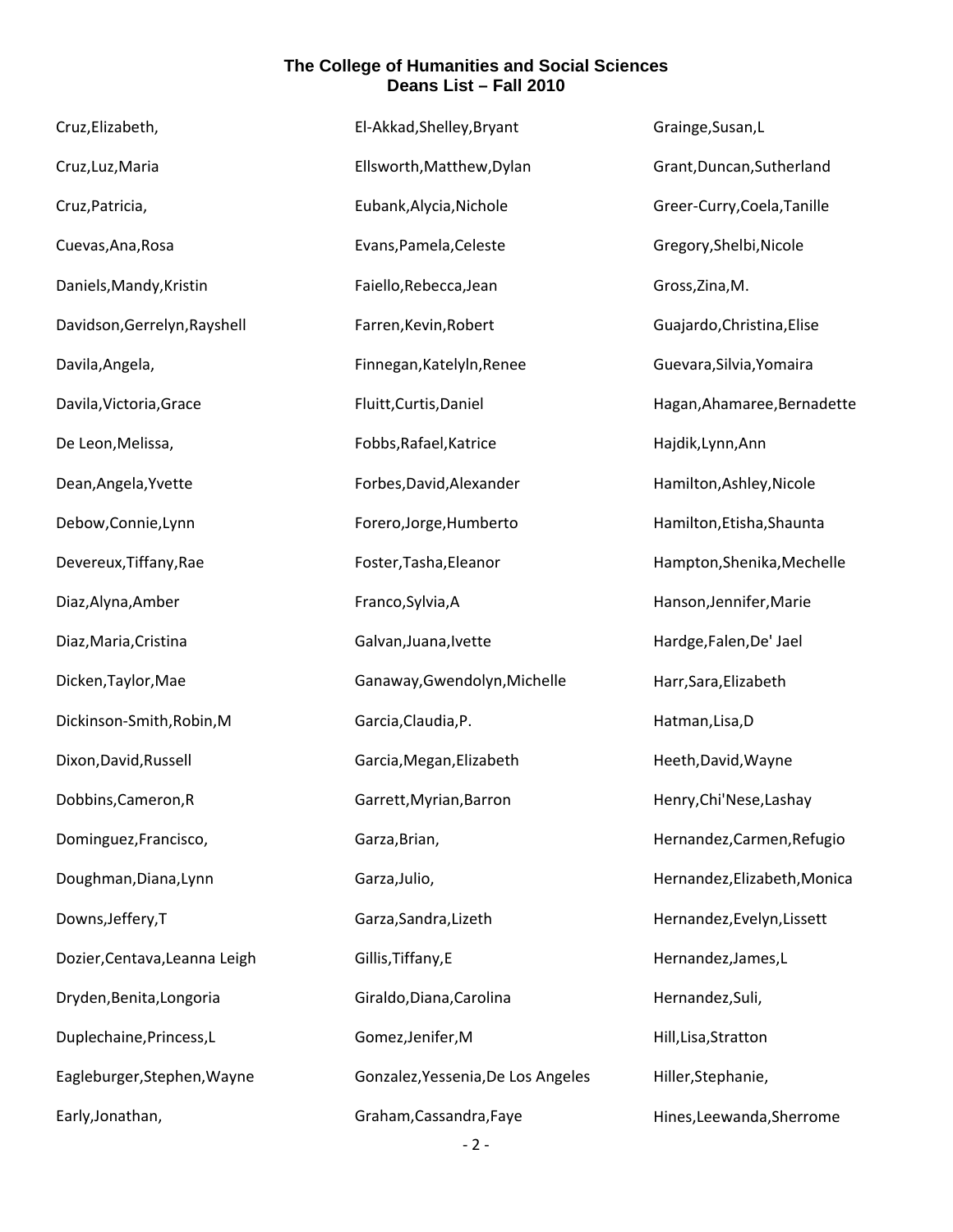| Hoang, Christopher, F         | Levin, Lauren, Elizabeth    | Martinez, Victor, Manuel         |
|-------------------------------|-----------------------------|----------------------------------|
| Izaguirre, Mayra, Yazmine     | Lewis, Joyce, Marie         | Mathews, Amanda, Nicole          |
| Jabbour, Tereasa,             | Lewis, Terra, Dawn          | Mayer, Sarah, Elizabeth          |
| Jackson, Jay, D               | Liebe, Kelli, Marie         | Mayon, Jared, Cole               |
| James, Erin, Rebekah          | Lipschutz, Laura, Elizabeth | Mcfarland, Tcherylindri, Rashaun |
| "Johnson, Sr.", Michael, Roy  | Little, Katherine, Rebecca  | Mclaughlin, Katy, Darlene        |
| Johnson, Langston, C          | Lloyd, Judy, C.             | Meade, Kristian,                 |
| Johnson, Vickie, C            | Longoria, Lisa, L           | Means, Jameshia, Le'Sha          |
| Jones, Courtney, Brienne      | Lopez, Diana, E             | Medina, Eduardo,                 |
| Jones, Ivory, DaSean          | Lopez, Flor, De Los         | Mejia, Sandy, Elizabeth          |
| Jones, Kourtney, Grace        | Lopez, German, Alexander    | Melendez, David, Anthony         |
| Jones, Rashida, Nicole        | Lopez, Joseph, Angelo       | Menchaca, Karen, Sue             |
| Kalinoski, Jennifer, Michelle | Lopez, Karla, Vanessa       | Mikeska, Nathalie, Tarco         |
| Kangieser, Faith, Jennifer    | Lopez, Yvette,              | Miles, Kacey, Lynn               |
| Kariuki, Christine, Tujanael  | Luna, Norma, Olivia         | Miller-Smith, Nicole, C          |
| Kasper, Janet, Lynn           | Lynn, Logan, Matthew        | Miller, Victoria,                |
| Kimble, Janisha, Vne          | Mahler, Monique, Nicole     | Miranda, Hilda, Angelica         |
| Kinuthia, Phinehas, Kamau     | Maldonado, Victoria, Arrow  | Mitchell, Jimmy, Charles         |
| Koenig, Kelly, M.             | Manning, Kathleen, Dimple   | Mitchell, Lisa, Ann              |
| Koroma, Isatu, Aisha          | Mares, Toya, Trenice        | Mitchell, Venettea,              |
| Kubiak, Glynnis, Nicole       | Marlow, Natasha, Nicole     | Mixon, Mark, Andrew              |
| LaChapelle, Danielle, Joli    | Martin, Nicole, Renee       | Mobley, Elizabeth, Nicole        |
| Lafferty, Dwayne, Terrence    | Martinez, Daisy, G          | Modaresi, Mojan,                 |
| Landin, Melissa, Marie        | Martinez, Jennifer, Marie   | Momin, Beenish, A                |
| Lanzas, Martha, Cecilia       | Martinez, Lenda, Lee        | Montante, Abel, R.               |
| Laurel, Ana, Allene           | Martinez, Sara, Victoria    | Montelongo, Jesus, Salvador      |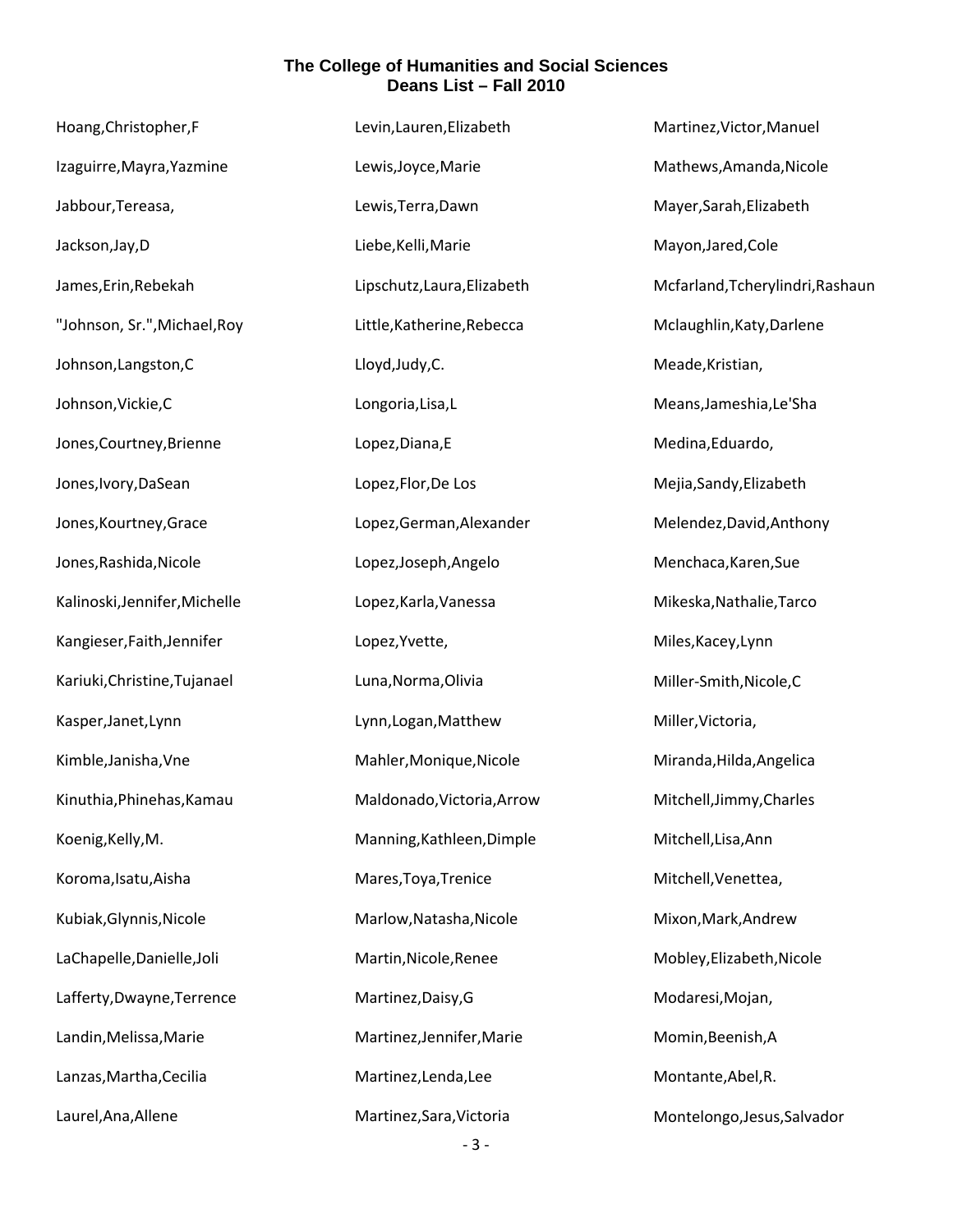| Morales, Lucha, I            | Parker II., Joseph,       | Richardson, Lisa, Marie     |
|------------------------------|---------------------------|-----------------------------|
| Morehead, Charles, Anthony   | Parrish, Amanda, Nicole   | Rideaux, Lajeanta, Ashaley  |
| Moreno, Joseph, G            | Parrott, James, E         | Ritchie, Jennifer, Jo       |
| Morris, Russell, Glenn       | Paul, Sharon, Elizabeth   | Roath, Christopher, Thomas  |
| Mosley, Dawnyhell, Yvette    | Paulcheck, Meredith, Lynn | Robbins, Natalie, Marie     |
| Moultrie, Chaniece, Nicoya   | Payne, Megan, Leigh       | Roberts, Jason, Edward      |
| Mueller, John, L             | Peacock, Sarah, I         | Roberts, Linda, Faye        |
| Mui, Danminh, Quy            | Pena, Ruben, Ray          | Robertson, Kelli, M         |
| Munchausen, Katrin, Lise     | Perez, Krystal, M         | Rocha, Tina Marie,          |
| Munoz, Elaine, M             | Perkins, Heather, Renee   | Rodrigue, Amy, Benkert      |
| Murray, Brian, Patrick       | Pfennig, Garreth, L       | Rodriguez, Angelina,        |
| Murray, Lynn, Nadine         | Pineda, Lynda, Melissa    | Rodriguez, Christina, Saenz |
| Naranjo, Jonathan, Andrew    | Poon, Joey, Fang          | Rodriguez, Elise, Saenz     |
| Natividad, Audrey, Suzanne   | Poonawala, Anisha, Pirani | Rodriguez, Jessica,         |
| Nealy, James, Allen          | Postell, April, Monique   | Rodriguez, Karen, Paola     |
| Nouri, Elnaz, Hope           | Powell, Robert, Joseph    | Rodriguez, Maria, L         |
| Nunes, Sandy, J              | Preas, Paige, Elizabeth   | Rodriguez, Pamela, Michelle |
| O'Connor, Timothy, Ryan      | Primm, Michael, William   | Rodriguez, Sandra, Lisette  |
| O'Donnell, Meghan, Marie     | Pruitt, Barbara, Elaine   | Rollandi, Veronica, Lucia   |
| Olson, Robert, G             | Quoyeser, Laurie, Ann     | Rollins, Lauren, Elizabeth  |
| Ortiz, Edith, Josefina       | Ramirez, Lori, Ann        | Roman, Diego,               |
| Osborne, Reshonah, Davis     | Ramos, Raquel, Nicandra   | Rose, Quiana, Alyse         |
| Padilla, Maria, Nallely      | Randolph, Amanda, Rashion | Ross, Demoine, Michelle     |
| Palacios, Vanessa, Christine | Reaves, Alison, Welch     | Rothe, Kristen, Noelle      |
| Pandey, Rajiv,               | Reyes, Erika, Renee       | Ruediger, Stephanie, Yount  |
| Paningbatan, Mark, Gerald    | Richardson, Fawn,         | Ruiz, Chloe, Denae          |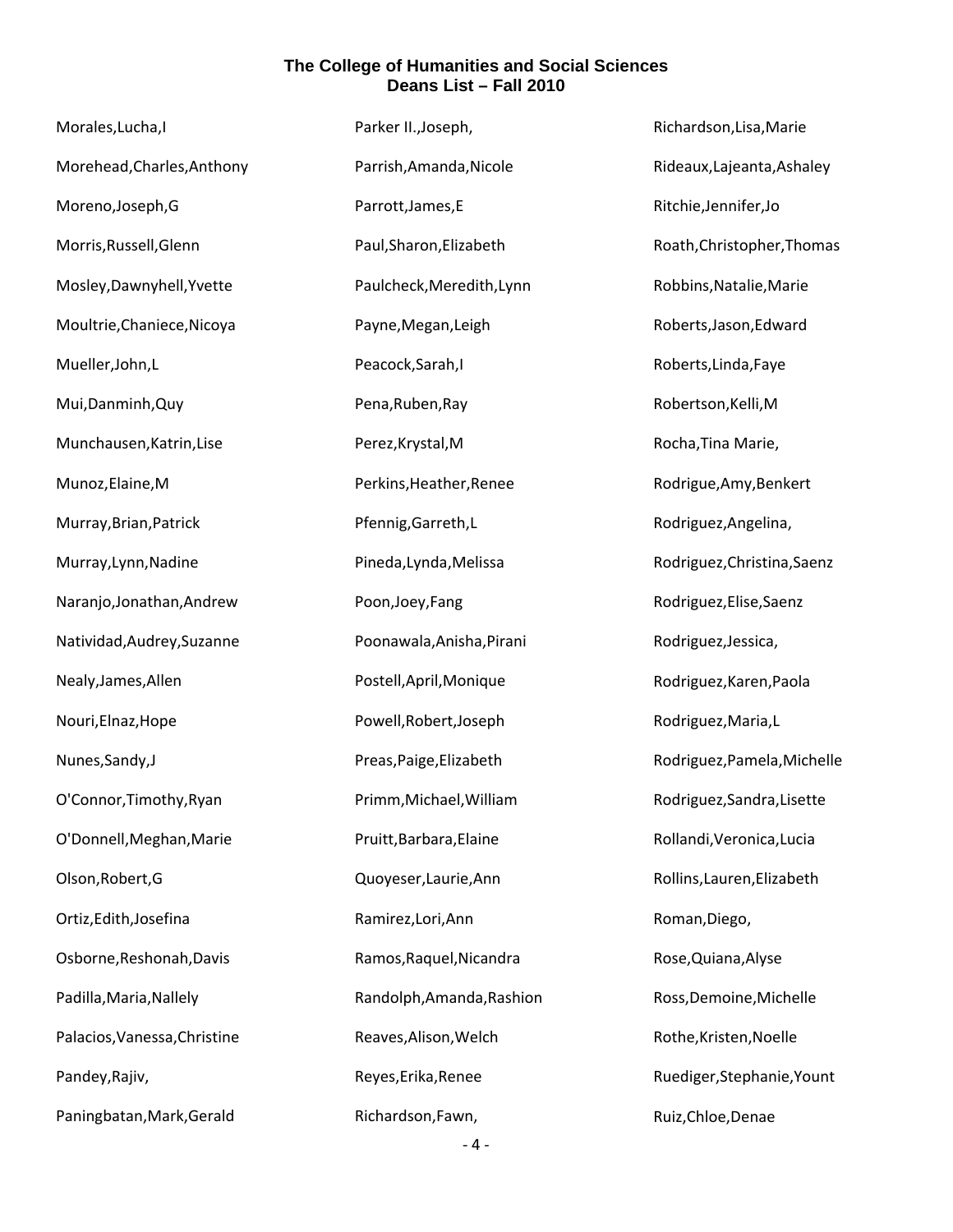| Ruiz, Heidi, Jean             | Sherrard, Patsy, Ruth       | Tackitt, Cynthia, A              |
|-------------------------------|-----------------------------|----------------------------------|
| Rundquist, Kayleigh, Michelle | Shull, Wendy, Marie         | Tate, Michael, Christopher       |
| Russey, Marthalea, Sara       | Sibley, Melissa, Ann        | Tea, Robert, William             |
| Ryan, Suzanne,                | Simon, Jessica, Lynn        | Thomas, Michael, Jerel           |
| Salgado, Angelina, Nastassia  | Simons, Sara, Cornelia      | Thomas, Regina, Chevette         |
| Sanchez, Eugenia, Patricia    | Sims, Faith, Cheri          | Thomas, Vera, Jenelle            |
| Sanchez, Jose, Eduardo        | Skeen, Kacie, Cherie        | Thornburg, Sherry, Maureen       |
| Sanders, Defany, Denae        | Slebodnik, Marybel, Salinas | Thorp, Brittany, Elizabeth       |
| Sandlin, Allison, Dael        | Smith, Krystal, Nicole      | Threadcraft, Whitney, Bianca     |
| Santana, Johanna, Marie       | Smith, Mary, Jane           | Torres, Ericka,                  |
| Santee, La Toya, Shanequa     | Soniat, Arzelia, Gordon     | Torres, Sandra, Elena            |
| Santibanez, Norabel,          | Sorell, Lindsey, Diane      | Tran, Tanya, Lizbeth             |
| Scheel, Fawn, Christine       | Sorto, Jeny, Carolina       | Triana, Mayra, L                 |
| Schmidt, Sara, Brittany       | Soto, Victoria, Sabrina     | Trotter, Harold, Lawton          |
| Schnautz, Sonja, Claire       | Southall, Erica, Nicole     | Truong, Mary, My                 |
| Schroeder, Gregory, Andrew    | Sparrow, Shawndale, Jones   | Ulrich, Sean, Marshal            |
| Schuessler, Edwin, A.         | Stastny, Michael, A         | Valdoz, Eileen, V                |
| Schultz, Marianne, Andrea     | Steadham, Janae, Micar      | Vargas, Gabriella,               |
| Scogin, Leah, Dianne          | Stephens, Christopher, Mark | Vasquez, Anita,                  |
| Scott, Dana, J                | Stephenson, John, Frederick | Vasquez, Sandra, Elizabeth       |
| Scott, Terah, Denise          | Stevens, Andrew, Dudley     | Vazquez Mellado Ruiz, Maria, Del |
| Selever, Christian,           | Stokes, Timothy, James      | Ma                               |
| Serrano, Gabriela,            | Strickler, Hayley, Ashton   | Vazquez, Paula,                  |
| Sevilla, Juan, A              | Stubblefield, Oliver,       | Velarde, Victoria, Lynn          |
| Sewell, Michael, Brent        | Sullivan, Crystal, Joy      | Velvin, Ursula, Nicole           |
| Sherard, Andrew, M            | Sykes, Jennifer, Crystal    | Vergara, Katherina, Veronica     |